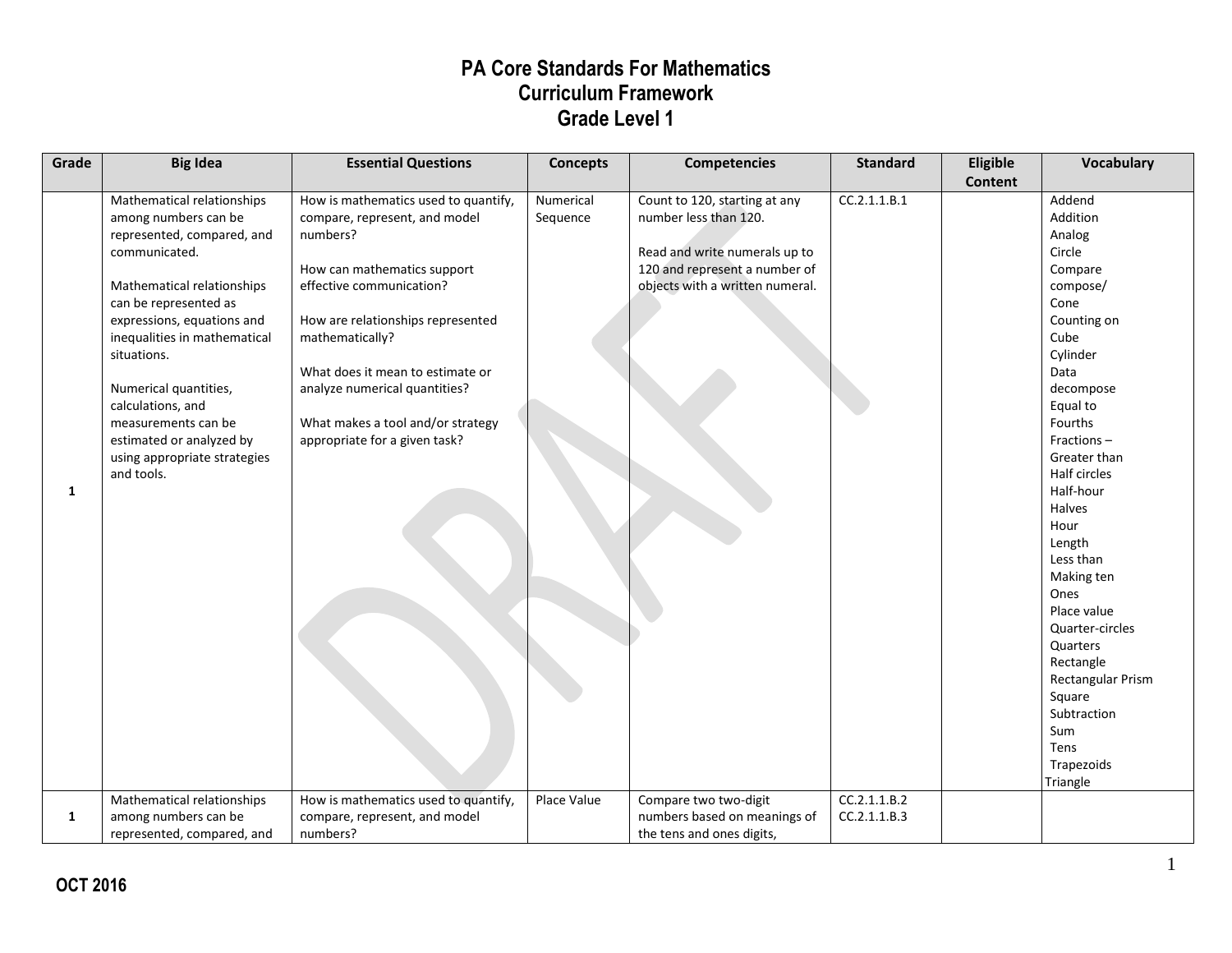| Grade | <b>Big Idea</b>                                                                                                                                                                                                                                                                                                                                                                            | <b>Essential Questions</b>                                                                                                                                                                                                                                                                                                                                                                                                                     | <b>Concepts</b>             | <b>Competencies</b>                                                                                                                                                                                                                                                                                                                                                                                                                                                                                                                             | <b>Standard</b> | Eligible<br>Content | <b>Vocabulary</b> |
|-------|--------------------------------------------------------------------------------------------------------------------------------------------------------------------------------------------------------------------------------------------------------------------------------------------------------------------------------------------------------------------------------------------|------------------------------------------------------------------------------------------------------------------------------------------------------------------------------------------------------------------------------------------------------------------------------------------------------------------------------------------------------------------------------------------------------------------------------------------------|-----------------------------|-------------------------------------------------------------------------------------------------------------------------------------------------------------------------------------------------------------------------------------------------------------------------------------------------------------------------------------------------------------------------------------------------------------------------------------------------------------------------------------------------------------------------------------------------|-----------------|---------------------|-------------------|
|       | communicated.<br>Mathematical relationships<br>can be represented as<br>expressions, equations and<br>inequalities in mathematical<br>situations.<br>Numerical quantities,<br>calculations, and<br>measurements can be<br>estimated or analyzed by<br>using appropriate strategies<br>and tools.<br>Patterns exhibit relationships<br>that can be extended,<br>described, and generalized. | How can mathematics support<br>effective communication?<br>How are relationships represented<br>mathematically?<br>What does it mean to estimate or<br>analyze numerical quantities?<br>What makes a tool and/or strategy<br>appropriate for a given task?<br>How can recognizing repetition or<br>regularity assist in solving problems<br>more efficiently?                                                                                  |                             | recording the results of<br>comparisons with the symbols<br>$>$ , =, and $\lt$ .<br>Add within 100, including<br>adding a two-digit number and<br>a one-digit number, and adding<br>a two-digit number and a<br>multiple of 10 using concrete<br>models or drawings. Relate the<br>strategy to a written method<br>and explain the reasoning used.<br>Subtract multiples of 10 in the<br>range 10-90, using concrete<br>models or drawings. Relate the<br>strategy to a written method<br>and explain the reasoning used.                       |                 |                     |                   |
| 1     | Mathematical relationships<br>among numbers can be<br>represented, compared, and<br>communicated.<br>Mathematical relationships<br>can be represented as<br>expressions, equations and<br>inequalities in mathematical<br>situations.<br>Patterns exhibit relationships<br>that can be extended,<br>described, and generalized.                                                            | How is mathematics used to quantify,<br>compare, represent, and model<br>numbers?<br>How can mathematics support<br>effective communication?<br>How are relationships represented<br>mathematically?<br>How can expressions, equations and<br>inequalities be used to quantify, solve,<br>model, and/or analyze mathematical<br>situations?<br>How can recognizing repetition or<br>regularity assist in solving problems<br>more efficiently? | Addition and<br>Subtraction | Use addition and subtraction<br>within 20 to solve word<br>problems by using objects,<br>drawings, and equations with a<br>symbol for the unknown<br>number to represent the<br>problem.<br>Add and subtract within 20. Use<br>strategies such as counting on;<br>making ten; decomposing a<br>number leading to a ten; using<br>the relationship between<br>addition and subtraction and<br>creating equivalent but easier<br>or known sums.<br>Solve word problems that call<br>for addition of three whole<br>numbers whose sum is less than | CC.2.2.1.A.1    |                     |                   |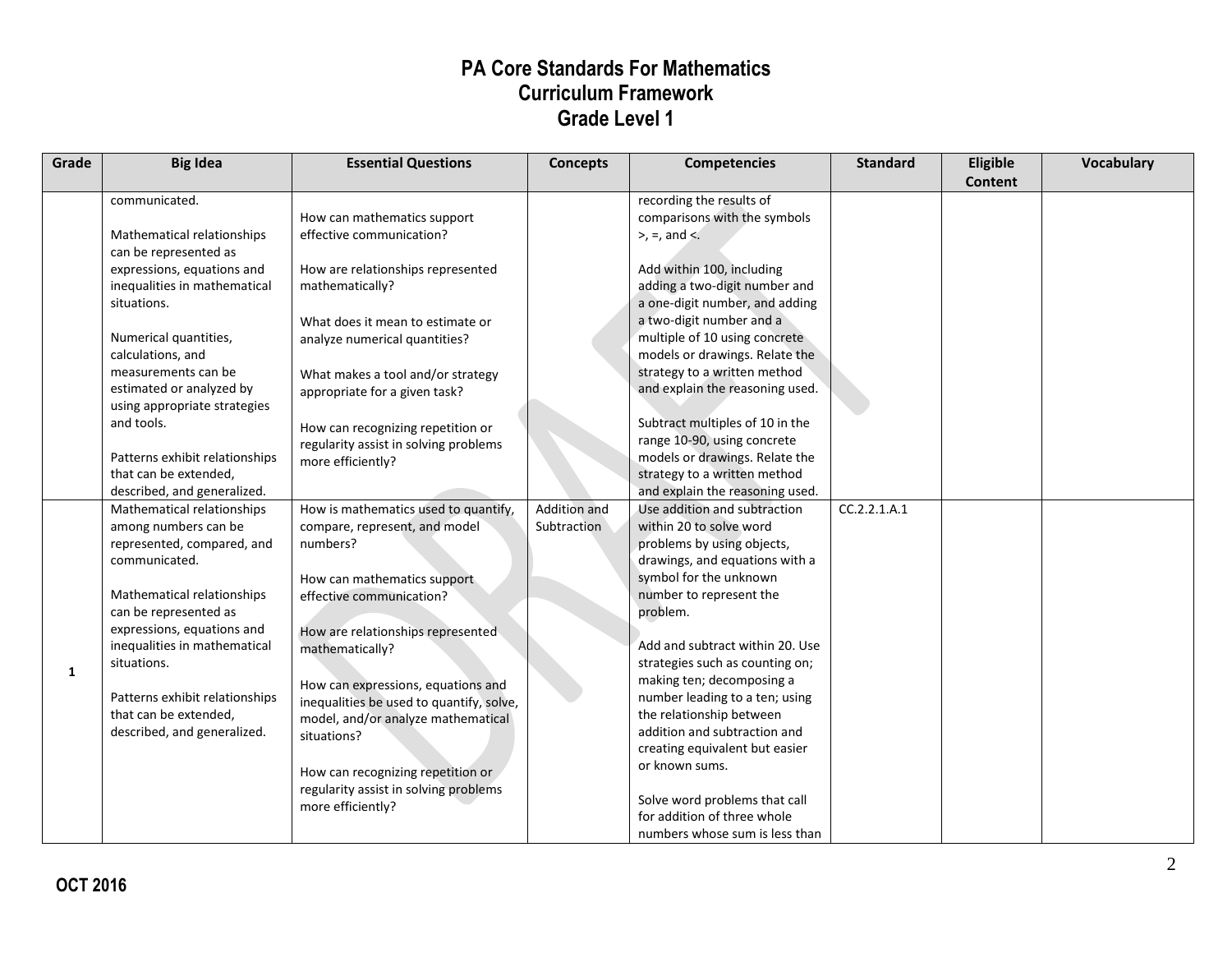| Grade | <b>Big Idea</b>                                                                                                                                                                                                                                                                                                                 | <b>Essential Questions</b>                                                                                                                                                                                                                                                                                                                                                                                                                                                                         | <b>Concepts</b>                         | <b>Competencies</b>                                                                                                                                                                                                                                                                                        | <b>Standard</b> | Eligible<br>Content | <b>Vocabulary</b> |
|-------|---------------------------------------------------------------------------------------------------------------------------------------------------------------------------------------------------------------------------------------------------------------------------------------------------------------------------------|----------------------------------------------------------------------------------------------------------------------------------------------------------------------------------------------------------------------------------------------------------------------------------------------------------------------------------------------------------------------------------------------------------------------------------------------------------------------------------------------------|-----------------------------------------|------------------------------------------------------------------------------------------------------------------------------------------------------------------------------------------------------------------------------------------------------------------------------------------------------------|-----------------|---------------------|-------------------|
|       |                                                                                                                                                                                                                                                                                                                                 |                                                                                                                                                                                                                                                                                                                                                                                                                                                                                                    |                                         | or equal to 20.                                                                                                                                                                                                                                                                                            |                 |                     |                   |
| 1     | Mathematical relationships<br>among numbers can be<br>represented, compared, and<br>communicated.<br>Mathematical relationships<br>can be represented as<br>expressions, equations and<br>inequalities in mathematical<br>situations.<br>Patterns exhibit relationships<br>that can be extended,<br>described, and generalized. | How is mathematics used to quantify,<br>compare, represent, and model<br>numbers?<br>How can mathematics support<br>effective communication?<br>How are relationships represented<br>mathematically?<br>How can expressions, equations and<br>inequalities be used to quantify, solve,<br>model, and/or analyze mathematical<br>situations?<br>How can patterns be used to describe<br>relationships in mathematical<br>situations?                                                                | Properties of<br>Operations             | Apply properties of operations<br>as strategies to add and<br>subtract (commutative property<br>of addition; associative<br>property of addition).<br>Understand subtraction as an<br>unknown-addend problem. For<br>example, subtract $10 - 8$ by<br>finding the number that makes<br>10 when added to 8. | CC.2.2.1.A.2    |                     |                   |
| 1     | Patterns exhibit relationships<br>that can be extended,<br>described, and generalized.<br>Geometric relationships can<br>be described, analyzed, and<br>classified based on spatial<br>reasoning and/or<br>visualization.                                                                                                       | How can recognizing repetition or<br>regularity assist in solving problems<br>more efficiently?<br>How are spatial relationships,<br>including shape and dimension, used<br>to draw, construct, model, and<br>represent real situations or solve<br>problems?<br>How can the application of the<br>attributes of geometric shapes<br>support mathematical reasoning and<br>problem solving?<br>How can geometric properties and<br>theorems be used to describe, model,<br>and analyze situations? | $Two - and$<br>Three $-$<br>Dimensional | Compose two and three-<br>dimensional shapes and<br>distinguish between attributes.<br>Build and draw shapes to<br>possess attributes.                                                                                                                                                                     | CC.2.3.1.A.1    |                     |                   |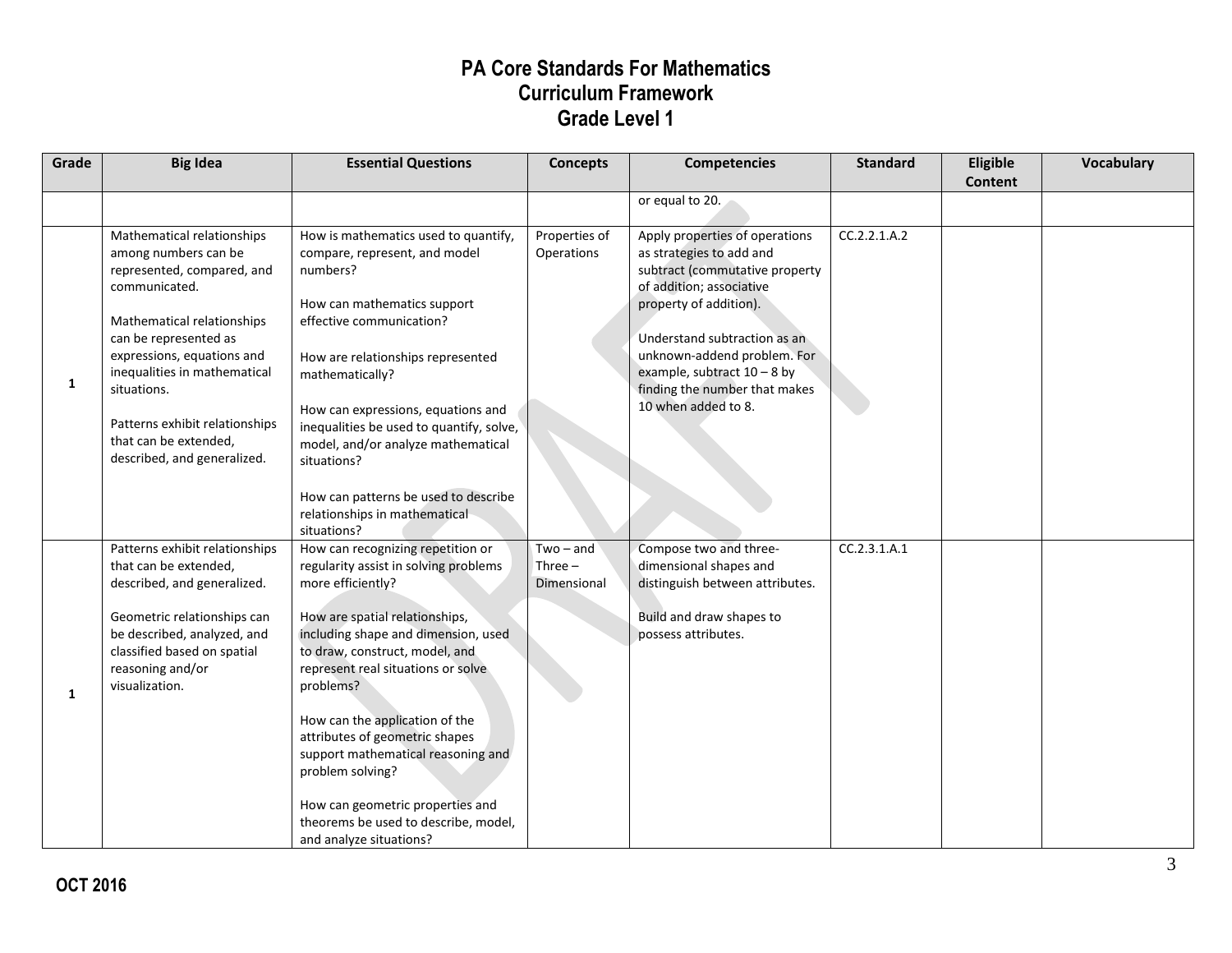| Grade | <b>Big Idea</b>                                                                                                                                                                                                                                                      | <b>Essential Questions</b>                                                                                                                                                                                                                                                                                                                                                                                                                                                          | <b>Concepts</b>    | <b>Competencies</b>                                                                                                                                                                                                                                                                                                                                                                                                 | <b>Standard</b> | Eligible | Vocabulary |
|-------|----------------------------------------------------------------------------------------------------------------------------------------------------------------------------------------------------------------------------------------------------------------------|-------------------------------------------------------------------------------------------------------------------------------------------------------------------------------------------------------------------------------------------------------------------------------------------------------------------------------------------------------------------------------------------------------------------------------------------------------------------------------------|--------------------|---------------------------------------------------------------------------------------------------------------------------------------------------------------------------------------------------------------------------------------------------------------------------------------------------------------------------------------------------------------------------------------------------------------------|-----------------|----------|------------|
| 1     | Patterns exhibit relationships<br>that can be extended,<br>described, and generalized.<br>Geometric relationships can<br>be described, analyzed, and<br>classified based on spatial<br>reasoning and/or<br>visualization.                                            | How can patterns be used to describe<br>relationships in mathematical<br>situations?<br>How can recognizing repetition or<br>regularity assist in solving problems<br>more efficiently?<br>How are spatial relationships,<br>including shape and dimension, used<br>to draw, construct, model, and<br>represent real situations or solve<br>problems?<br>How can the application of the<br>attributes of geometric shapes<br>support mathematical reasoning and<br>problem solving? | Fractions          | Partition circles and rectangles<br>into two and four equal shares.<br>Understand that decomposing<br>into more equal shares creates<br>smaller shares.                                                                                                                                                                                                                                                             | CC.2.3.1.A.2    | Content  |            |
| 1     | Numerical quantities,<br>calculations, and<br>measurements can be<br>estimated or analyzed by<br>using appropriate strategies<br>and tools.<br>Measurement attributes can<br>be quantified, and estimated<br>using customary and non-<br>customary units of measure. | What does it mean to estimate or<br>analyze numerical quantities?<br>When is it is appropriate to estimate<br>versus calculate?<br>What makes a tool and/or strategy<br>appropriate for a given task?<br>Why does "what" we measure<br>influence "how" we measure?<br>In what ways are the mathematical<br>attributes of objects or processes<br>measured, calculated and/or                                                                                                        | <b>Measurement</b> | Order three objects by length;<br>compare the lengths of two<br>objects indirectly by using a<br>third object.<br>Use standard and non-standard<br>units of measure to express the<br>length of an objects a whole<br>number of length units.<br>Understand that the length<br>measurement of an object is<br>the number of same-size length<br>units.<br>Understand that the length<br>measurement of an object is | CC.2.4.1.A.1    |          |            |